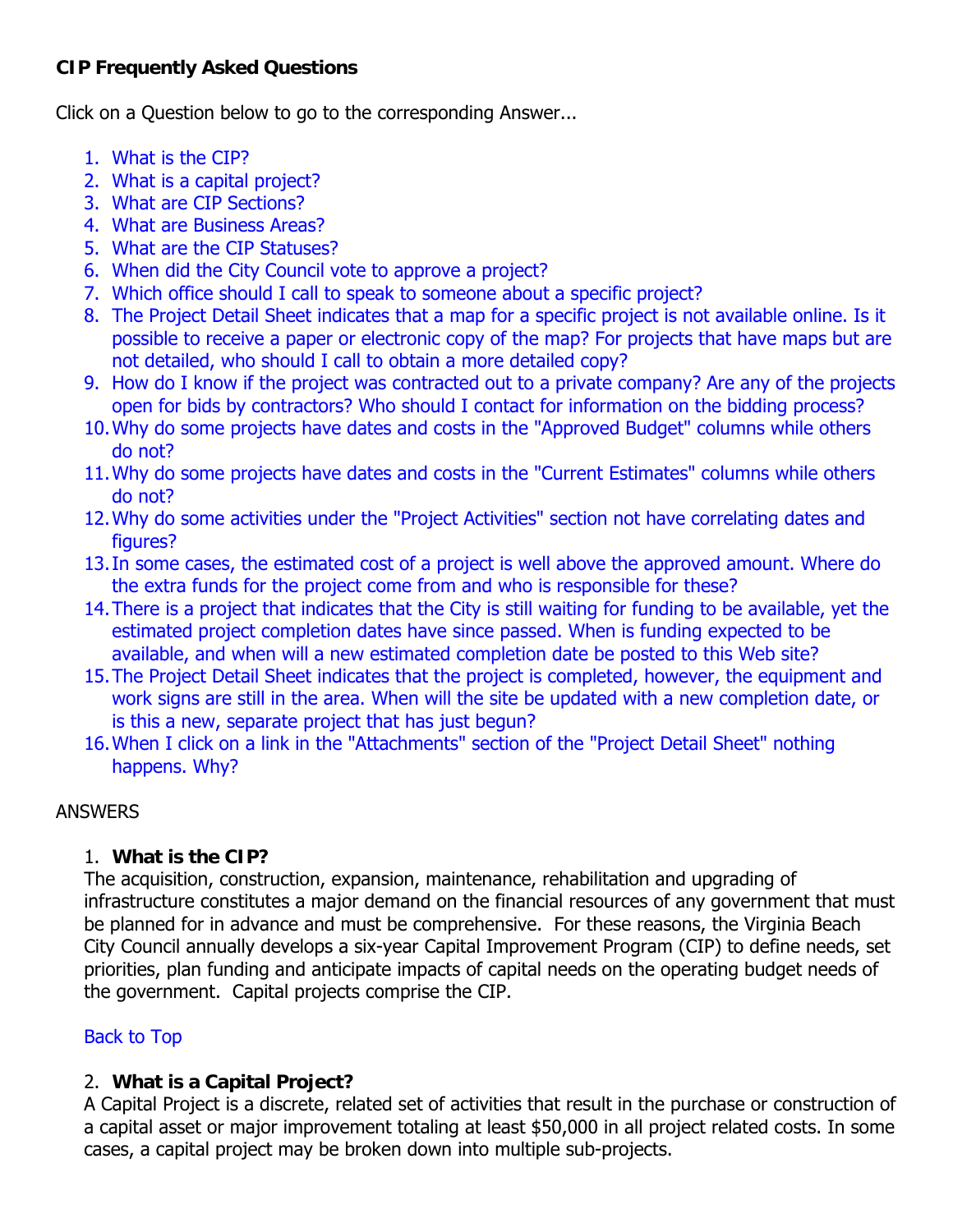## <span id="page-1-0"></span>[Back to Top](#page-0-0)

#### 3. **What are CIP Sections?**

The Capital Improvement Program is divided into ten separate parts or sections: Schools, Roadways, Buildings, Communications and Information Technology, Economic and Tourism, Coastal, Stormwater, Parks and Recreation, Water and Sewer. Different departments oversee the management and budget of these sections.

#### [Back to Top](#page-0-0)

#### 4. **What are Business Areas?**

Business Areas are primary strategic areas of the City's plan which projects address. While all capital projects may relate to "Infrastructure", the business area is that for which the project is undertaken (Cultural, Leisure, Education, etc.)

### [Back to Top](#page-0-0)

#### 5. **What are the CIP Statuses?**

Capital projects can have one of the following CIP Statuses:

- Approved: City Council has approved funding for the project in the current cycle.
- Requested Above Target: Projects that are City Council priorities that need additional funding, or projects from the previous year's CIP that were reduced or eliminated due to reduced funding.
- Requested Not Funded: Projects not recommended for funding in the current CIP cycle because of financial constraints, timing or other reasons.
- Project On-Hold: Project is not being considered for funding in this cycle due to factors other than funding constraints. These could be pending needs study, uncertain funding from other sources (federal or state), uncertain policy support for the project, or inability to fund on-going operating costs which the project would incur, etc.
- Project Completed: Includes projects for which no other appropriations will be made, and physical work will be substantially complete the current fiscal cycle. A small amount of construction can be on-going and the project can still be financially active.
- Completed In Use: The project is being utilized for the purpose intended, no other appropriations will be made to the project and the project was shown as Completed in a previous fiscal cycle. The project may still be financially active.
- Project Deleted: Project was deemed inappropriate by City Council or department believes project no longer needs to be pursued in the current or future funding cycles.
- Sub-project: Project is a part of a larger project (or parent project) with the same first 4 digits, but the parent project ends in '000'. The City Council approves only the parent project. The managing department is responsible for breaking the parent project into subprojects as necessary.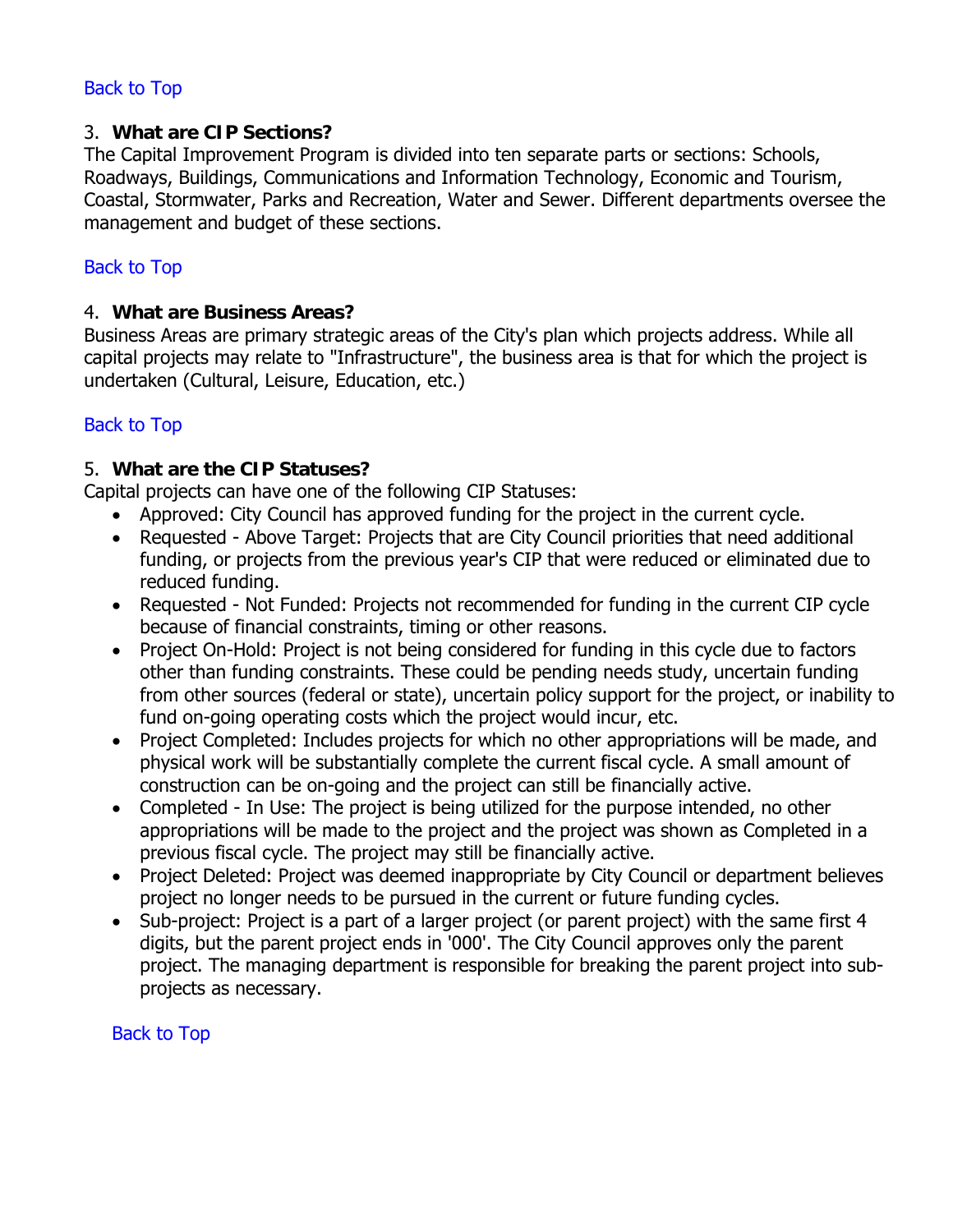## <span id="page-2-0"></span>6. **When did the City Council vote to approve a project?**

On or about April 1 of each year, the city manager provides the recommendation for a CIP to the City Council. After which, the City Council studies, deliberates and conducts public hearings. In early May, CIP approval occurs at the same time as the operating budget. The "First Year in CIP" field in the Project Detail Sheet indicates when the project was first approved for inclusion in the CIP by the City Council. Contact the project manager for specific information on the approval of the project.

### [Back to Top](#page-0-0)

## 7. **Which office should I call to speak to someone about a specific project?**

Different departments are responsible for the various sections of the CIP as designated by the first digit of the CIP Project number.

| <b>CIP Section</b><br>Prefix $#$ |                      | <b>Managing Department</b>   | Phone#       |
|----------------------------------|----------------------|------------------------------|--------------|
| -1                               | <b>Schools</b>       | <b>School Administration</b> | 757-263-1000 |
| $\overline{2}$                   | Roadways             | <b>Public Works</b>          | 757-385-4131 |
|                                  |                      | Engineering                  |              |
| 3                                | <b>Buildings</b>     | <b>Public Works</b>          | 757-385-4131 |
|                                  |                      | Engineering                  |              |
| $\overline{7}$                   | Stormwater           | <b>Public Works</b>          | 757-385-4131 |
|                                  |                      | Engineering                  |              |
| $\overline{4}$                   | Parks                | Parks and Recreation         | 757-385-4167 |
| 5                                | <b>Water Utility</b> | <b>Public Utilities</b>      | 757-385-4171 |
| 6                                | <b>Sewer Utility</b> | <b>Public Utilities</b>      | 757-385-4171 |
| 9                                | Economic             | <b>Economic Development</b>  | 757-385-6464 |

### [Back to Top](#page-0-0)

8. **The Project Detail Sheet indicates that a map for a specific project is not available online. Is it possible to receive a paper or electronic copy of the map? For projects that have maps but are not detailed, who should I call to obtain a more detailed copy?**

The maps provided are intended to show the general vicinity of a project. For specific details, please contact the project manager in the managing department.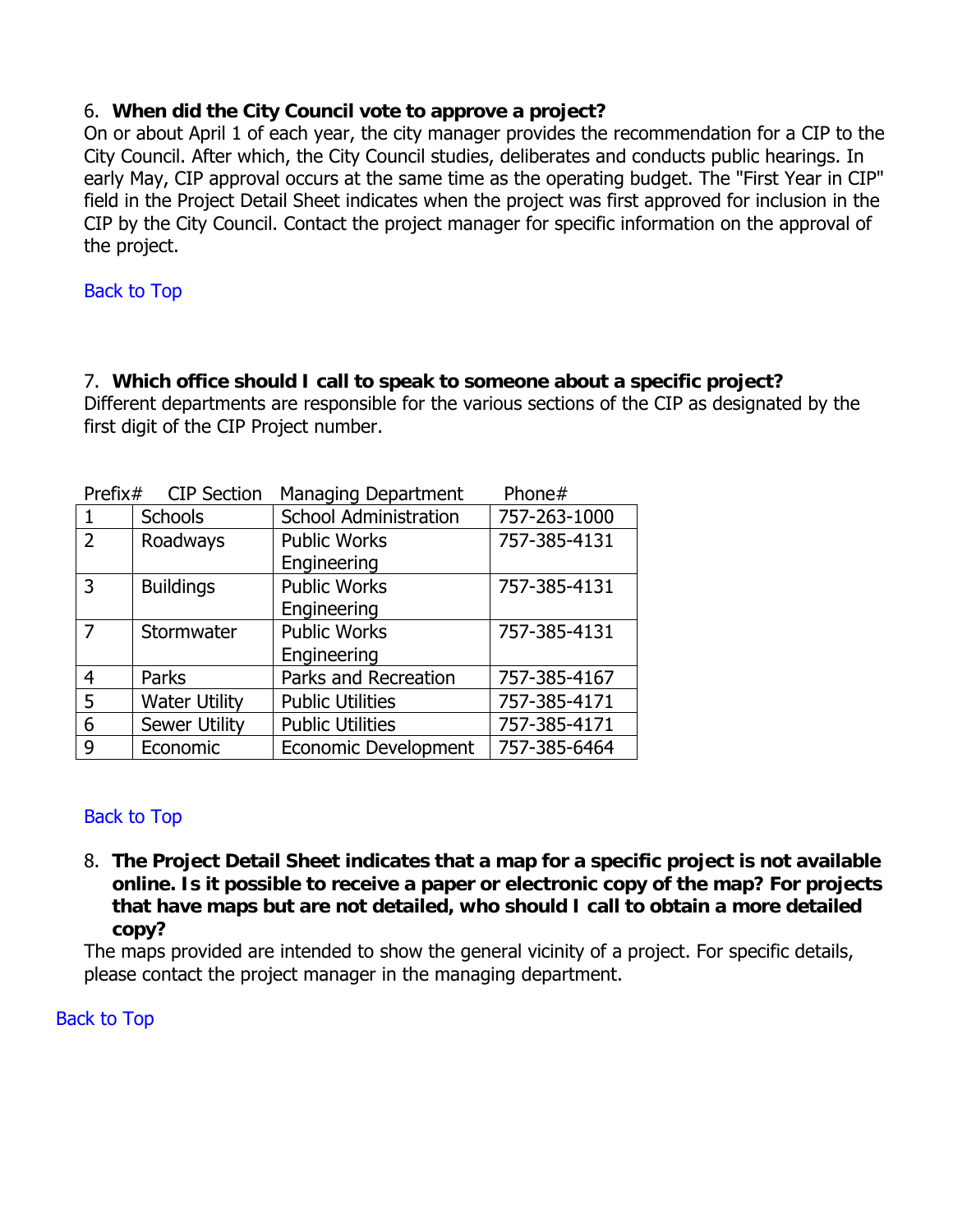<span id="page-3-0"></span>9. **How do I know if the project was contracted out to a private company? Are any of the projects open for bids by contractors? Who should I contact for information on the bidding process?**

Most projects are designed by private consultants. However, the City does not post bid information online, nor do we perform any type of e-bidding for contracts. For information on the bidding process for Public Works projects, please contact the Purchasing Unit at 757-385-4438. For project-specific contractor information, please contact the project Manager.

## [Back to Top](#page-0-0)

10.**Why do some projects have dates and costs in the "Approved Budget" columns while others do not?**

If the Project# ends in anything other than "000", it is a sub-project. View the parent project's Detail Sheet (i.e. the project with the same first 4 digits but with a "000" suffix) to see the Council-approved figures.

### [Back to Top](#page-0-0)

11.**Why do some projects have dates and costs in the "Current Estimates" columns while others do not?**

Some projects may not be up to date due to inactivity or other delays. Please contact the project manager to find out the latest status.

#### [Back to Top](#page-0-0)

12.**Why do some activities under the "Project Activities" section not have correlating dates and figures?**

In some cases, a necessary activity is not known until the Design phase is completed (after the project has been proposed to City Council). In these situations, the activity (e.g. Site Acquisition) may have blank figures under "Approved Budget". Vice versa, it may also happen that an activity was thought to be necessary initially, but after more detailed study, it is no longer required. In this case the "Current Estimates" will be blank.

### [Back to Top](#page-0-0)

#### 13.**In some cases, the estimated cost of a project is well above the approved amount. Where do the extra funds for the project come from?**

Sometimes during the Design phase, the costs may increase due to unforeseen conditions. In some cases, the extra amount needed for the other activities are obtained from the "Contingencies" activity so that the total project cost is maintained. Every year, the project manager re-proposes the project for inclusion in the CIP with the latest estimates. The City Council decides which projects to add, defer, delete as well as approve new revenue or additional revenues, and may also change the scope of a project. After the City Council approval process (early May), the CIP Status and "Approved Budget" figures for projects in this website will be updated accordingly.